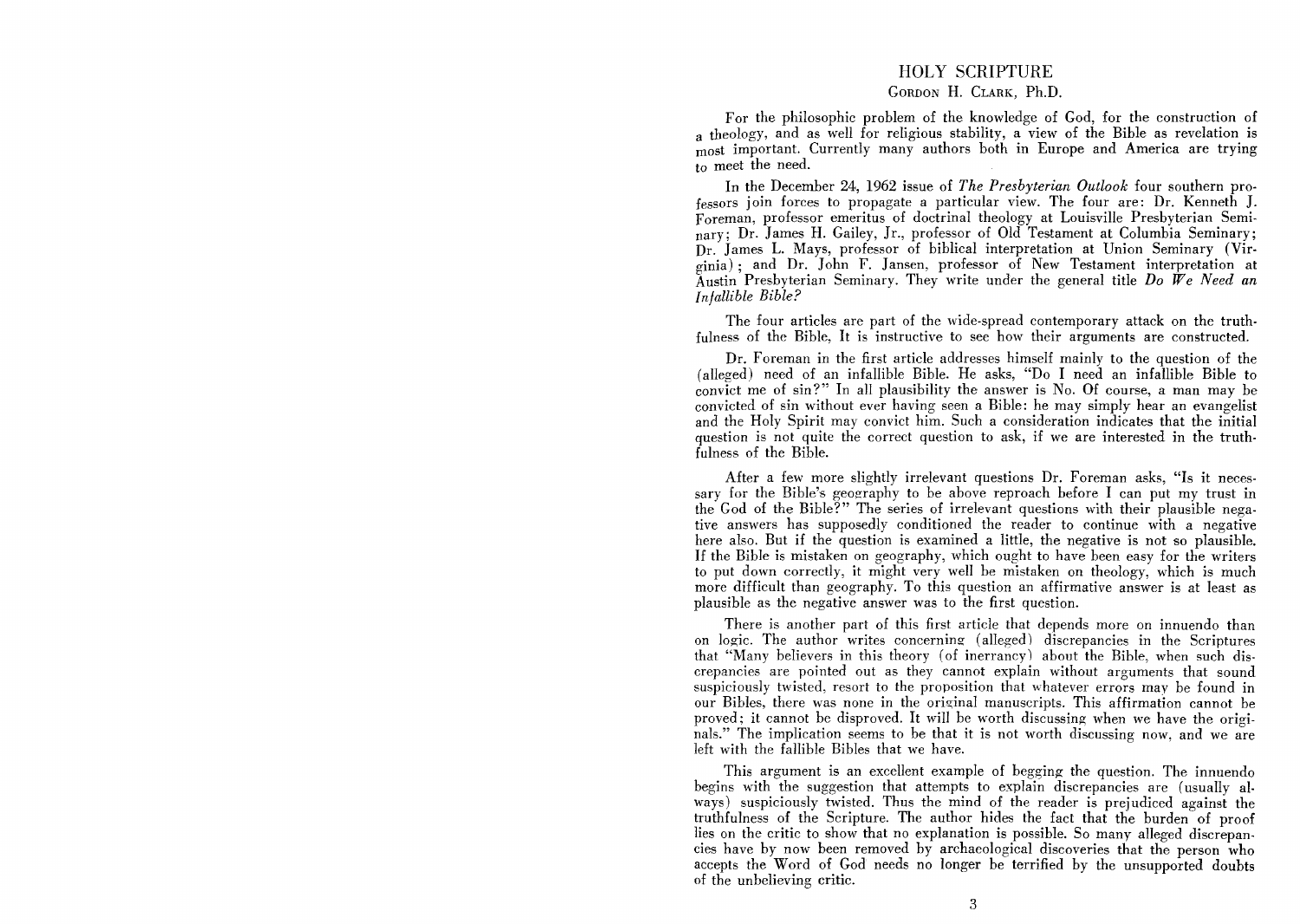There is also another flaw in the argument. The author suggests that there is no use discussing whether the alleged error was missing from the Jriginal until we have the original. This seems to betray a forgetfulness of textual criticism. The differences between the Greek New Testament which we have and the autographs are few in number and of slight consequence. Most of them are differences in spelling, or in word order, or in some small detail that does not affect the sense. To suppose that we are so ignorant of the original wording as this argument requires is to cast aside the whole science of textual criticism.

It may be that we cannot prove true some particular statement in the Bible; but the reason is not that the autograph is missing. What is missing is corroborative evidence from historical or archaeological sources, without which the unbeliever refuses to accept the statement of the Bible. Therefore we do not acquiesce in Dr. Foreman's desire not to discuss these matters until the original is found  $-$  a requirement he is safe in making;  $\sim$  on the contrary, we shall remind the world that the critics once asserted that the Hittite nation never existed.

Let us grant that archaeology can never prove the truth of every statement in the Bible, not even every historical statement. But our assurance of the truth of the Bible does not depend on the sort of proof these professors want. It depends on a consideration found in chapter one, section five, of the Westminster Confession, which these Presbyterian professors have not seen fit to refer to. This excellent summary of Biblical teaching says, "Our full persuasion and assurance of the infallible truth and divine authority thereof is from the inward work of the Holy Spirit bearing witness by and with the word in our hearts."

Dr. James L. Mays, ostensibly asserting the "authority" of the Bible, attacks its infallibility. And what is strange for a professor in a Presbyterian seminary, he does so by recourse to a Roman Catholic argument. "If we had a book whose value consisted in its infallibility, we could not use this value unless there were infallible men to go along with it." This is essentially the claim of the Pope that an infallible text requires an infallible interpreter. But what honest Protestant ever accepted this popish dictum? Where is the compulsion in the assertion? How does the Pope or the professor justify his demand for an infallible interpreter? Have Protestants forgotten their heritage to the extent of being deceived by old Romish superstitions?

Suppose it were true that an infallible text required an infallible interpreter. Then, of course, the Bible would require a papal encyclical for its interpretation. But since the encyclical, on this theory, is itself an infallible text, it too requires an infallible interpreter. Whoever this might be, his interpretation, also infallible, would require another infallable interpreter; and so on ad infinitum. Obviously the papal claim of this Presbyterian professor is absurd. When then the professor concludes, "The authority of the Bible is best commended to the world, not by a fearful defense of its infallibility, but by lives which show the reality of that authority," we reply, without minimizing the lives of any saints who obey the Bible, that we are not fearful of our defense of infallibility against this fallacy of false disjunction. The professor ought to be fearful of his lack of logic.

Indeed, we wish to ask these men what authority the Bible can have, if it is not true. The neo-orthodox, or whatever name best suits them, talk a good deal about the Bible and its authority. But they are not at all clear as to why we should believe, submit to, or honor a book that is marred with discrepancies and errors. Karl Barth, it will be remembered, attributes to the Bible not only geographical mistakes and number mysticism, but errors in theology. But if a doctrine is false, why should it be authoritatively preached? The logic of such a position is more than puzzling.

Now, Dr. Mays asserts that the Bible is authoritative. And in doing so, he makes some statements that are so commendable that he himself ought to pay attention to them. He says, "Presbyterians are supposed to build faith on the Bible, to get what is said in theology from Scriptures. And that includes belief about the Bible. We have to look at it and examine it to learn what it is right to say in faith. It is presumptuous to refuse to look and to tell God what we need without considering what he has, in his grace and wisdom, given us."

This is excellent advice. But none of the four professors follow it. As is the case with Barth also, their theory of the Bible is not what the Bible says about itself. It is something they have imposed on the Bible from without. The quotation just made says that we should frame our view of the Bible, its inspiration, its authority, from what the Bible itself says. What then does it say?

The Bible says that all Scripture, that is, all the words that were written down in the Old Testament (at least) is breathed out by God. Holy men spoke, they spoke words, as they were moved by the Holy Ghost. The Old Testament has many instances of the phrase, "the mouth of the Lord hath spoken it." Many other times we read, "The word of God came unto  $\ldots$ ." Deut. 18:18 says, "I will put my words in his mouth;" and the same phrase recurs in Jeremiah 1:9. Everywhere the Bible speaks of itself it teaches verbal inspiration. The words are the words of God. It is nowhere said that the words contain geographical discrepancies and theological errors. No examination of the text itself can produce evidence that the words are not inspired. If we take our belief about the Bible from what the Bible says about itself. we must conclude that the words are the words of God who cannot lie.

Verbal inspiration is an unpopular doctrine in many seminaries today. Of the many distasteful things that the Bible says, its teaching of verbal inspiration is perhaps the most distasteful of all. Ingenious attempts are made to avoid it, deny it, or replace it with something else. It is castigaged as mechanical  $-$  though how  $God's$  speaking can rightly be called mechanical is hard to see. It is called static, and presumably static is a noise that obscures the message. Instead of static and verbal inspiration, a theory of dynamic inspiration is proposed. The only trouble is that it is not a theory. It is simply a word that carries an appealing connotation. so that the unwary reader may be deceived into thinking poorly of verbal inspiration without having any definite view to replace it. In brief, the neo-orthodox views on inspiration are unbiblical. They are not arrived at by listening to what the Bible says, but by imposing on the Bible preconceived notions of what revelation must be.

In particular the neo-orthodox views of the Bible are a denial and contradiction of the teaching of Jesus Christ himself. Did Christ ever admit errors, geographical or otherwise, in the Old Testament? Did he ever make complicated attempts to harmonize the divine infallibility of the Bible with its human fallibility? Did he ever teach that God can reveal himself in false statements as well as in true statements, as Brunner does? What was Christ's view of the Bible?

Christ's view of the Bible can very quickly be indicated. Christ said: It is written! If ye believe not Moses' *writings*, how shall ye believe my *words*. For the Scripture cannot be broken.

Do we need an infallible Bible? We need an infallible Bible, unless we are willing to contradict the teachings of Christ. We need verbal inspiration, if we are to believe the call to repentance and the doctrine of justification. We need inerrancy, if we are to have any confident knowledge of God. For, if the Bible is mistaken in its doctrine of inspiration, why should we think it correct in its doctrine of God, repentance, or anything else? Our only alternatives would be to believe nothing of what the Bible says, or as most liberals and neo-orthodox thinkers do, to

c:

4